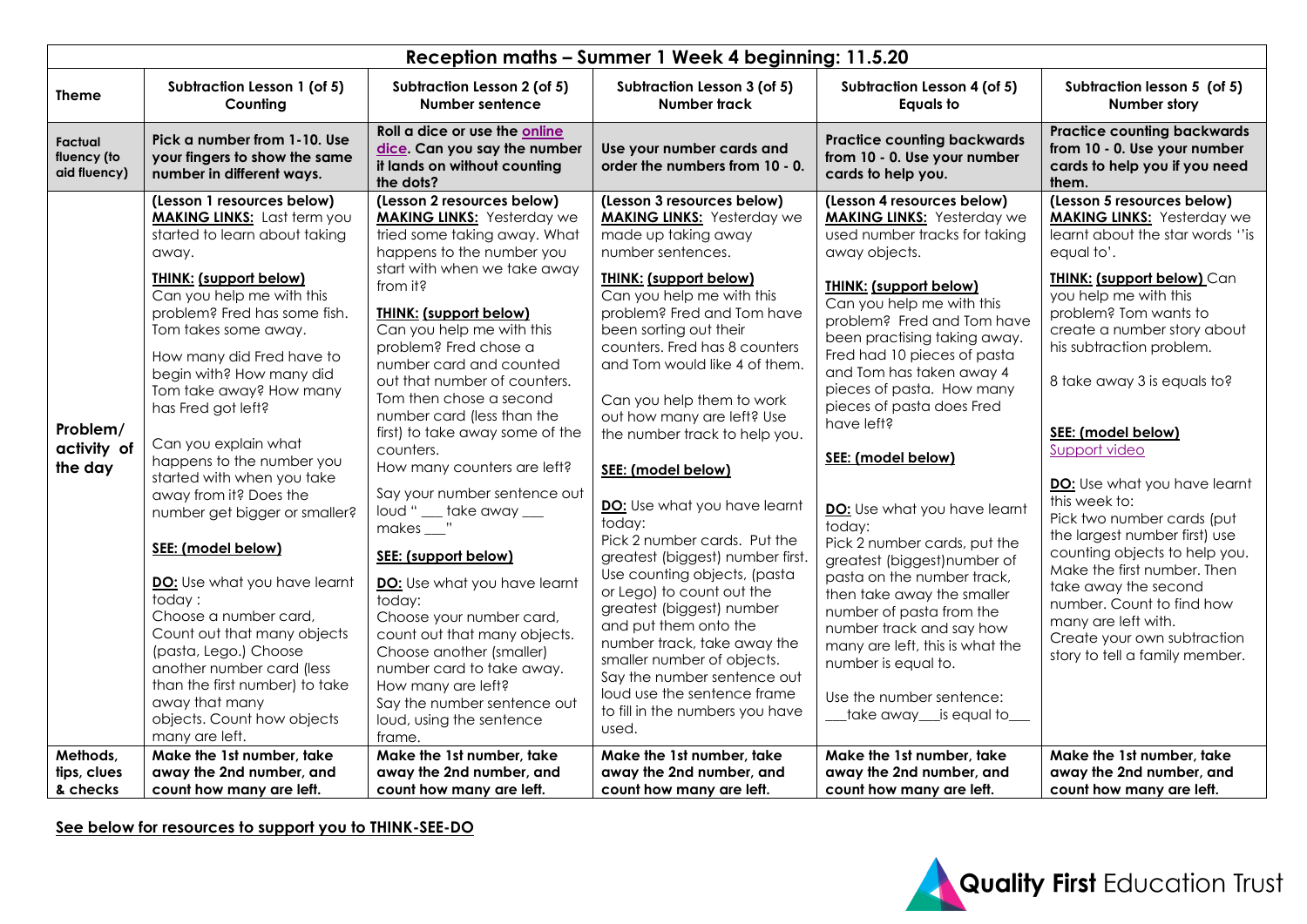## **LESSON 1 RESOURCES:**

# **THINK:**

Fred some fish.



 **6 take away 2 makes 4**

Tom Fred Fred Fred Tom

How many fish does Fred have to start with?

How many did Tom take away?

How many has Fred got left?

Can you explain what happens when you take away?

Does the number get bigger or smaller?

Tom takes away some of the fish.



# **SEE:**







Always put the greatest number first.

**6**

Then take away the smaller number.

**2**

Your answer should be less than the first number.

**4**

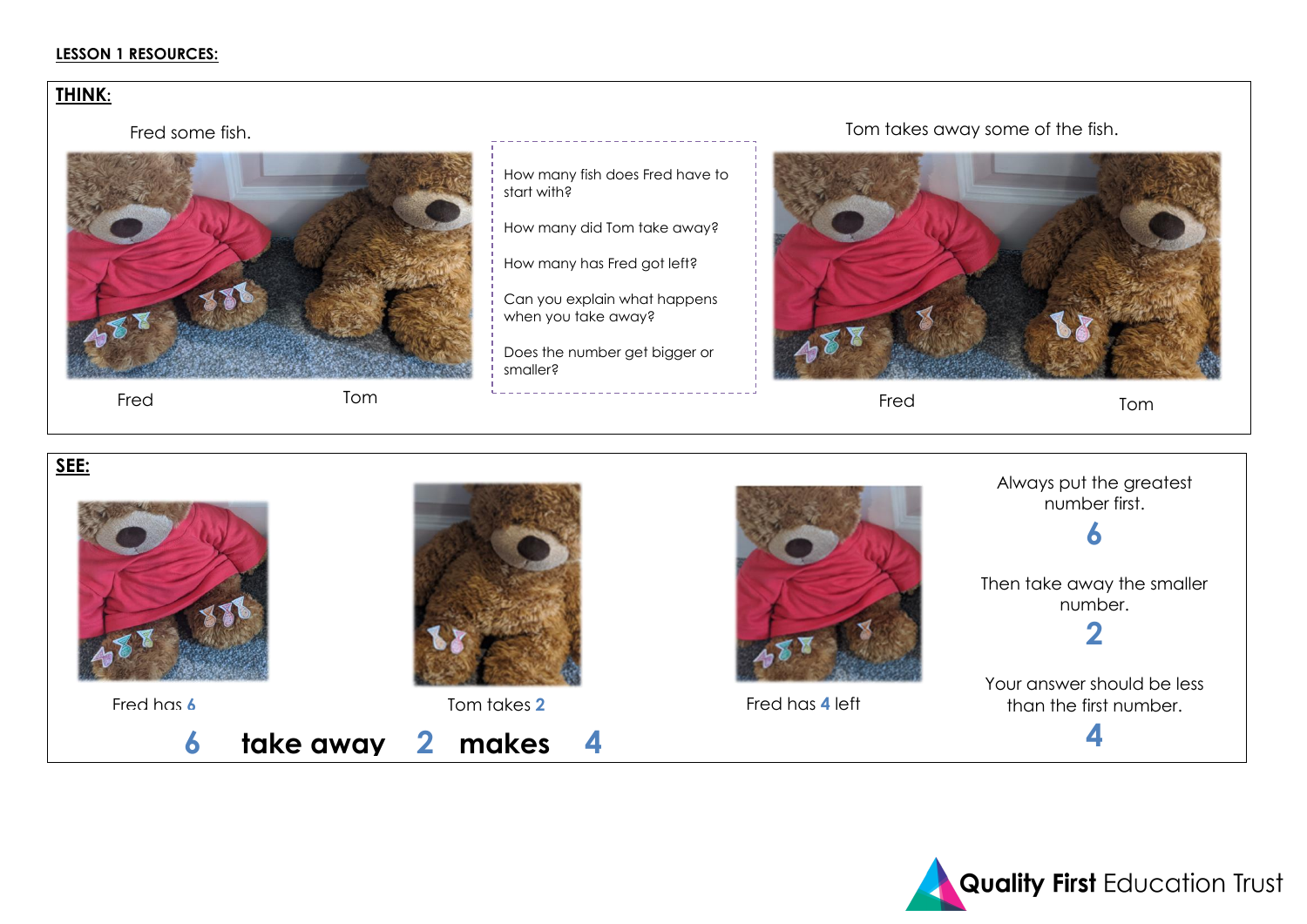## **LESSON 2 RESOURCES:**



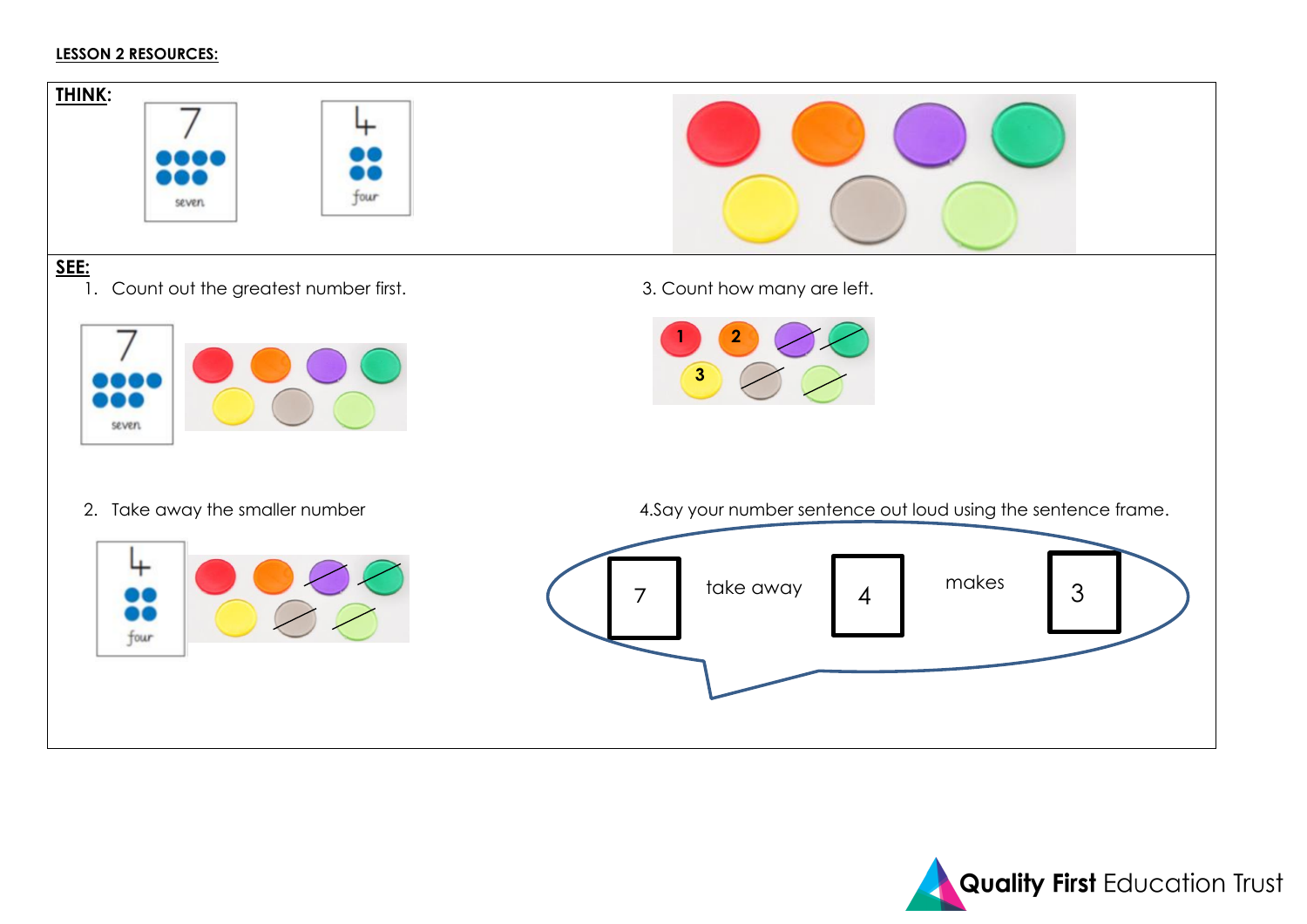## **LESSON 3 RESOURCES:**



1. Pick two number cards. Put the greatest (biggest) number first.



2. Put the counting objects (for the greatest, or biggest, number) along the number track.



3. Take away the smaller number.



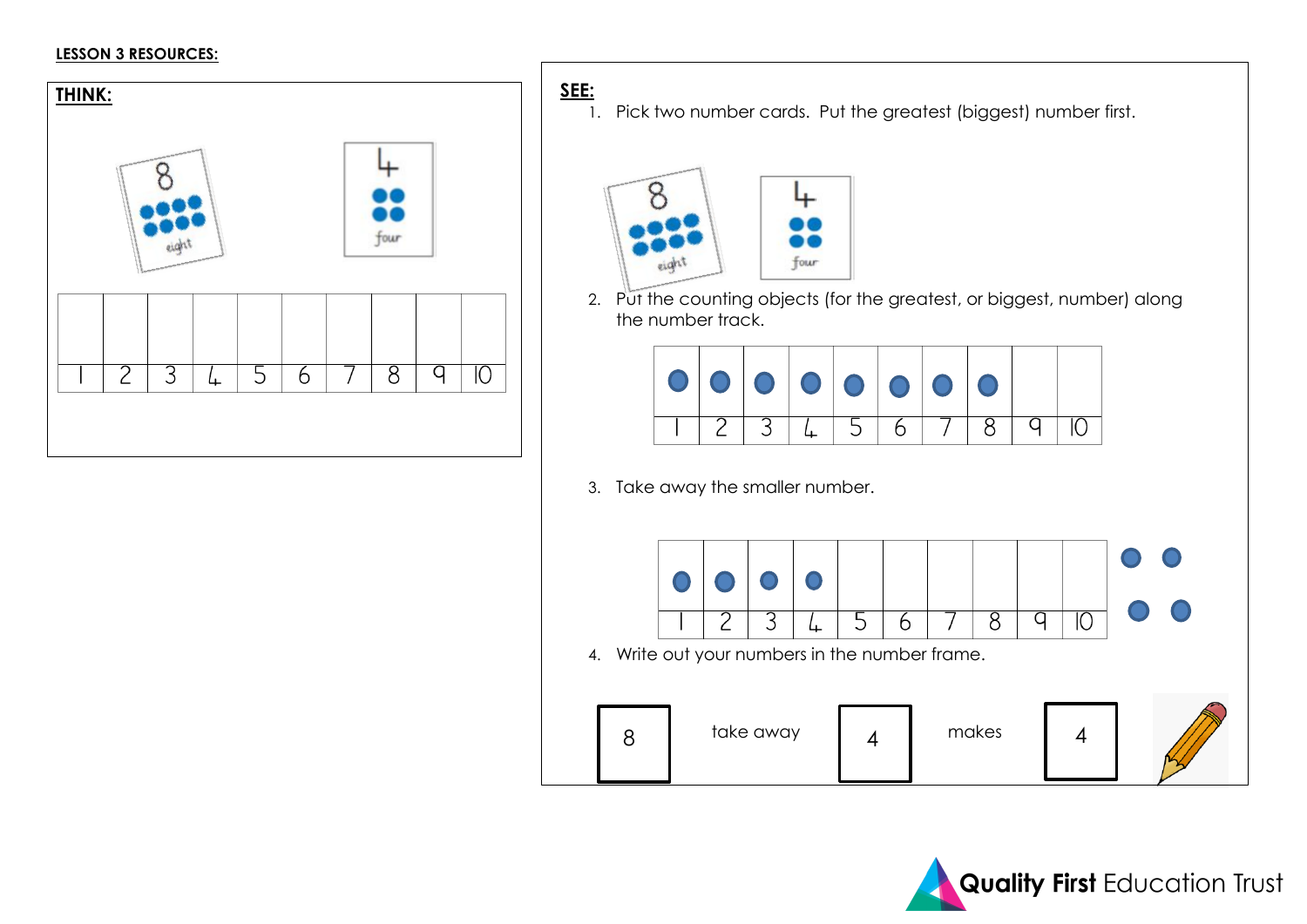

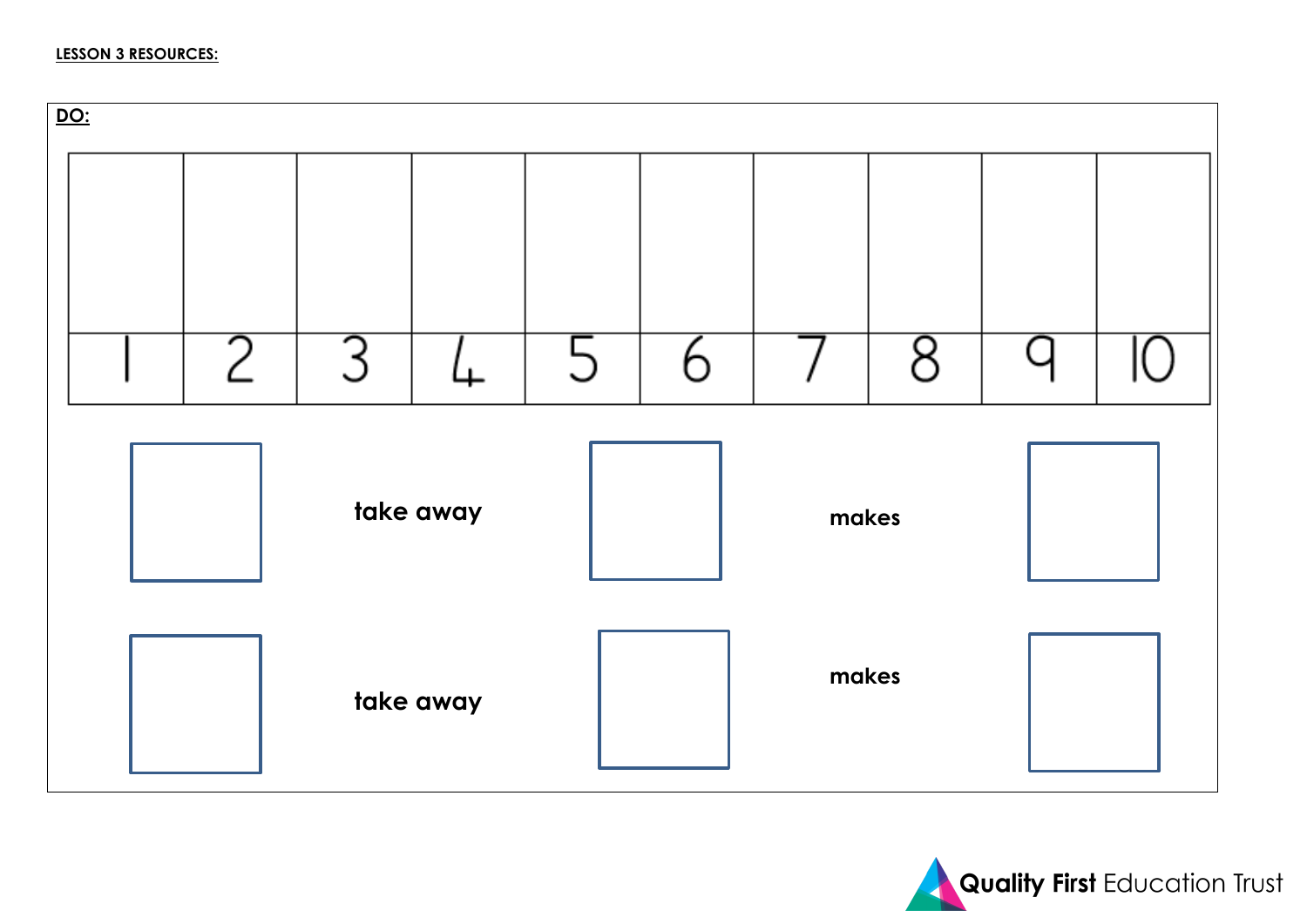## **LESSON 4 RESOURCES:**